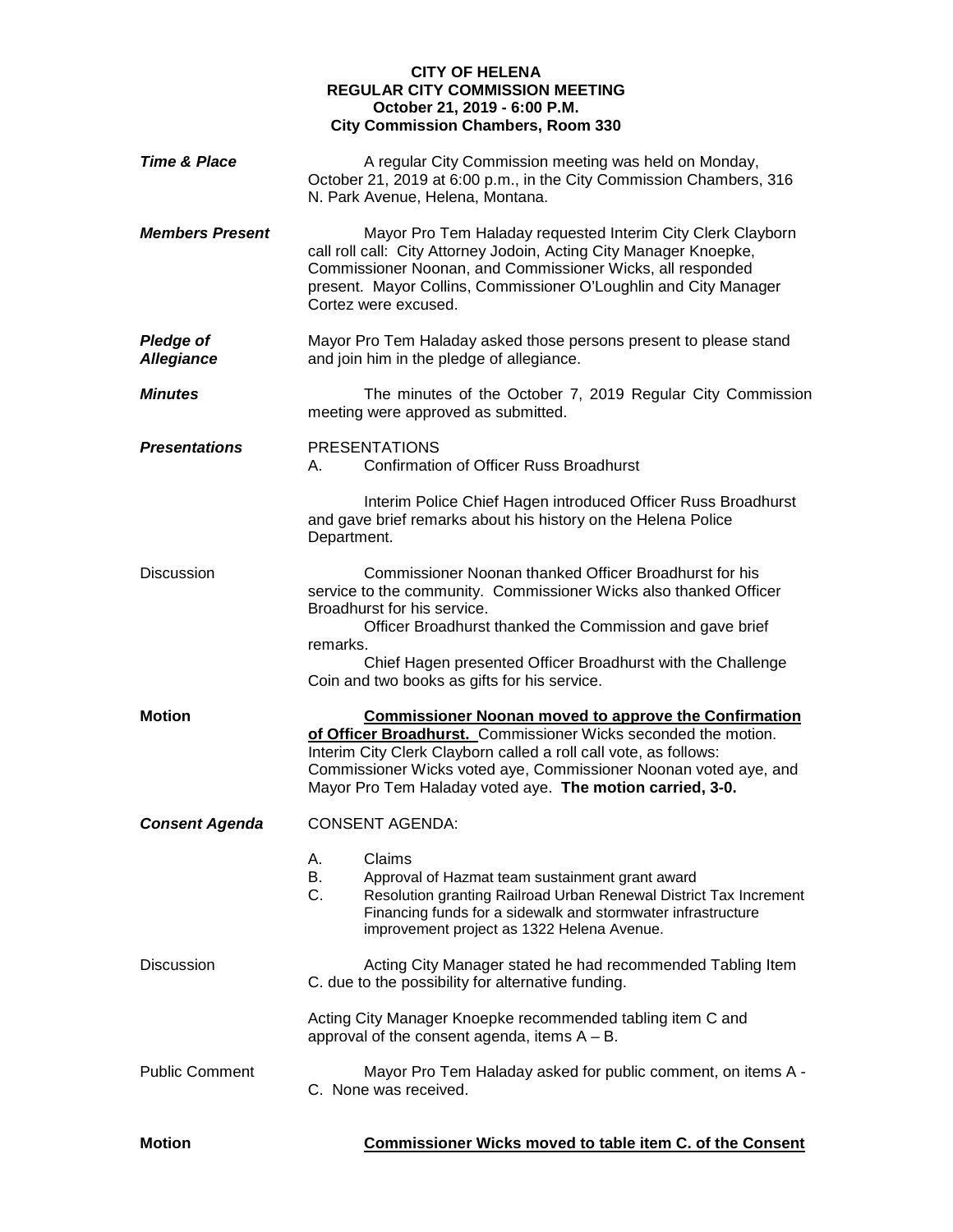**Agenda.** Commissioner Noonan seconded the motion. Interim City Clerk Clayborn called a roll call vote, as follows: Commissioner Wicks voted aye, Commissioner Noonan voted aye and Mayor Pro Tem Haladay voted aye. **The motion carried, 3-0.**

|                                              |    | <b>Commissioner Noonan moved to approve the claims and</b><br>consent agenda items, $B - C$ . Commissioner Wicks seconded the<br>motion. Interim City Clerk Clayborn called a roll call vote, as follows:<br>Commissioner Wicks voted aye, Commissioner Noonan voted aye and<br>Mayor Pro Tem Haladay voted aye. The motion carried, 3-0.                                                                                                                                                                                                                                                                                                                                                                                                                                                                                                                                                                                                                                                                                                                                                                                                                                |
|----------------------------------------------|----|--------------------------------------------------------------------------------------------------------------------------------------------------------------------------------------------------------------------------------------------------------------------------------------------------------------------------------------------------------------------------------------------------------------------------------------------------------------------------------------------------------------------------------------------------------------------------------------------------------------------------------------------------------------------------------------------------------------------------------------------------------------------------------------------------------------------------------------------------------------------------------------------------------------------------------------------------------------------------------------------------------------------------------------------------------------------------------------------------------------------------------------------------------------------------|
| <b>City Commissioners</b>                    |    | <b>Communications from COMMUNICATIONS/PROPOSALS FROM CITY COMMISSIONERS</b><br>Commissioner Wicks wished Mayor Pro Tem Haladay a belated<br>Happy Birthday. Commissioner Noonan seconded that.                                                                                                                                                                                                                                                                                                                                                                                                                                                                                                                                                                                                                                                                                                                                                                                                                                                                                                                                                                           |
| <b>Report of the City</b><br><b>Attorney</b> |    | REPORT OF THE CITY ATTORNEY<br>City Attorney Jodoin stated there was nothing to report.                                                                                                                                                                                                                                                                                                                                                                                                                                                                                                                                                                                                                                                                                                                                                                                                                                                                                                                                                                                                                                                                                  |
| <b>Litigation Strategy</b>                   |    | <b>LITIGATION STRATEGY</b><br>City Attorney Jodoin stated there was nothing to report.                                                                                                                                                                                                                                                                                                                                                                                                                                                                                                                                                                                                                                                                                                                                                                                                                                                                                                                                                                                                                                                                                   |
| <b>Report of the City</b><br><b>Manager</b>  |    | REPORT OF THE CITY MANAGER<br>Acting City Manager Knoepke stated there was nothing to report                                                                                                                                                                                                                                                                                                                                                                                                                                                                                                                                                                                                                                                                                                                                                                                                                                                                                                                                                                                                                                                                             |
| <b>Report from the</b><br><b>HCC</b>         |    | REPORT FROM THE HELENA CITIZENS COUNCIL<br>No report given.                                                                                                                                                                                                                                                                                                                                                                                                                                                                                                                                                                                                                                                                                                                                                                                                                                                                                                                                                                                                                                                                                                              |
| <b>Regular Items</b>                         |    | <b>REGULAR ITEMS</b>                                                                                                                                                                                                                                                                                                                                                                                                                                                                                                                                                                                                                                                                                                                                                                                                                                                                                                                                                                                                                                                                                                                                                     |
|                                              | Α. | RESOLUTION AUTHORIZING PARTICIPATION IN THE BOARD<br>OF INVESTMENTS OF THE STATE OF MONTANA ANNUAL<br>ADJUSTABLE RATE TENDER OPTION MUNICIPAL FINANCE<br>CONSOLIDATION ACT BONDS (INTERCAP REVOLVING<br>PROGRAM), APPROVING THE FORM AND TERMS OF THE<br>LOAN AGREEMENT AND AUTHORIZING THE EXECUTION AND<br>DELIVERY OF DOCUMENTS RELATED THERETO.                                                                                                                                                                                                                                                                                                                                                                                                                                                                                                                                                                                                                                                                                                                                                                                                                      |
| <b>Staff Report</b>                          |    | Interim Finance Director Liz Hirst reported the City Commission<br>approved the bid award for the parking smart meter and kiosk program in<br>January 2019. Due to a lack of cash reserves in the Parking fund, the<br>former Finance Director applied for an INTERCAP loan to fund this<br>project in June 2019. This loan is backed by the revenues of the general<br>fund but are not secured by the taxing powers of the City. Even though<br>State law requires this loan be backed by the general fund's revenues,<br>the City's Parking fund is expected to repay the full amount of the loan<br>over its 10-year life. Final costs incurred for the project and the loan<br>amount are \$560,242.65. Interest rate for the loan is currently 3.37%.<br>Interim Finance Director Hirst recommended approval of a<br>resolution authorizing participation in the Board of Investments of the<br>State of Montana Annual Adjustable Rate Tender Option Municipal<br>Finance Consolidation Act Bonds (INTERCAP Revolving Program),<br>approving the form and terms of the loan agreement and authorizing the<br>execution and delivery of documents related thereto. |
|                                              |    |                                                                                                                                                                                                                                                                                                                                                                                                                                                                                                                                                                                                                                                                                                                                                                                                                                                                                                                                                                                                                                                                                                                                                                          |

Discussion Commissioner Noonan asked what the monthly payment was on the loan. Interim Director Hirst stated the payment is a semi-annual payment, the first payment is due in February 2020 and is an interest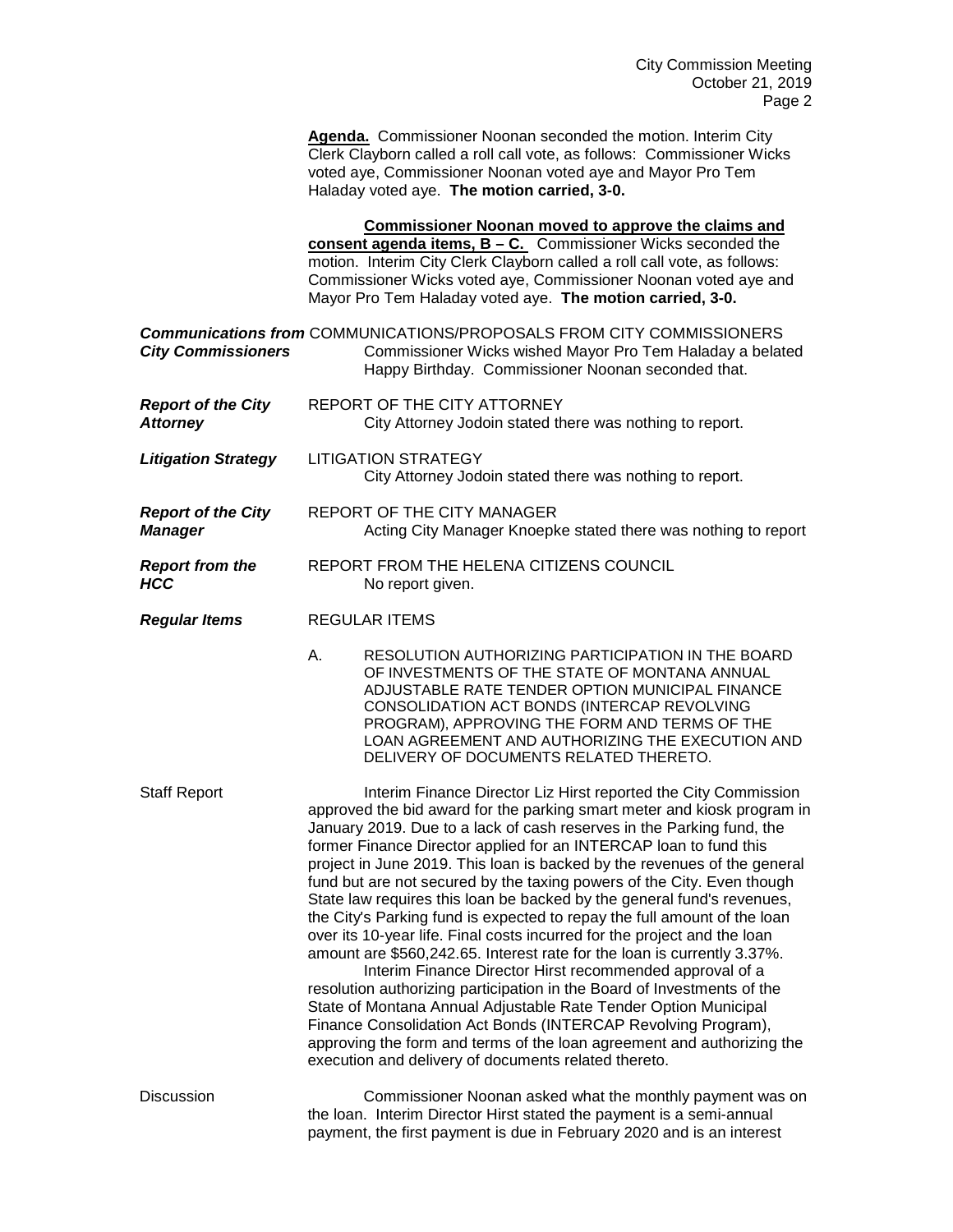City Commission Meeting October 21, 2019 Page 3

only payment of \$5500.00. The principal payments will run from \$23,000 to \$32,000, due to the principal payments appreciating as the interest payments increase. Public Comment Mayor Pro Tem Haladay asked for public comment. None was received. **Motion Commissioner Wicks moved to approve a resolution authorizing participation in the Board of Investments of the State of Montana Annual Adjustable Rate Tender Option Municipal Finance Consolidation Act Bonds (INTERCAP Revolving Program), approving the form and terms of the loan agreement and authorizing the execution and delivery of documents related thereto.** Commissioner Noonan seconded the motion. Interim City Clerk Clayborn called a roll call vote, as follows: Commissioner Wicks voted aye, Commissioner Noonan voted aye and Mayor Pro Tem Haladay voted aye. **The motion carried, 3-0. Resolution 20577 Public Hearings** PUBLIC HEARINGS A. RESOLUTION TO VACATE 1ST STREET R/W BETWEEN RALEIGH AND HOBACK STREET ALONG WITH A SMALL SECTION IN THE SOUTHERN PORTION OF HOBACK STREET, SPECIFICALLY WHERE HOBACK STREET R/W IN THE EASTERLY ADDITION TERMINATES INTO THE COURTHOUSE ADDITION. Staff Report City Engineer Ryan Leland reported Bonnie Adee, applicant/owner of residence at 807 2nd Street, is requesting the City of Helena to vacate a section of 1st Street between Raleigh and Hoback. The legal description for the subject area is part of two additions and is described as follows: North half of 1st Street: Adjacent to Lots 11-20 in Block 567 of the Easterly Addition. COS# 1000733 South Half of 1st Street: Adjacent to Lot 1A and Lot 2A in Block1A of the Amended Plat of the Courthouse Addition. COS#3255657 Vacate small section in the southern portion of Hoback Street where Hoback Street R/W in the Easterly Addition terminates into the Courthouse Addition. The applicant and additional adjacent owners listed on the application wish to vacate the subject right of way. The proposed closed and vacated portion of 1<sup>st</sup> Street and portion of Hoback Street are split amongst adjacent owners as follows: The calculated square foot price is \$4.53. • Crowley/Adee- Lots 11-14 Block 567 Easterly Addition **5877sf** total transfer fee **\$26,626.89** • Lamb- Lot 2A Block 1A Court House Addition- Hoback portion **1443.94** SF total transfer fee **\$6006.79** • Lamb- Lot 1A-1 Block 1A Court House Addition- 1st Street frontage total transfer fee **8432.6 sf** total transfer fee **\$38,199.45** • Nimick - Lot 2A Block 1A Court House Addition- 1st Street frontage total transfer fee **7492.45 sf** total transfer fee **\$33,940.79** City of Helena also owns open space lands adjacent to this and will receive an additional **8432.6 SF** of additional open space due to this vacation. Final amount and square footage will be determined when the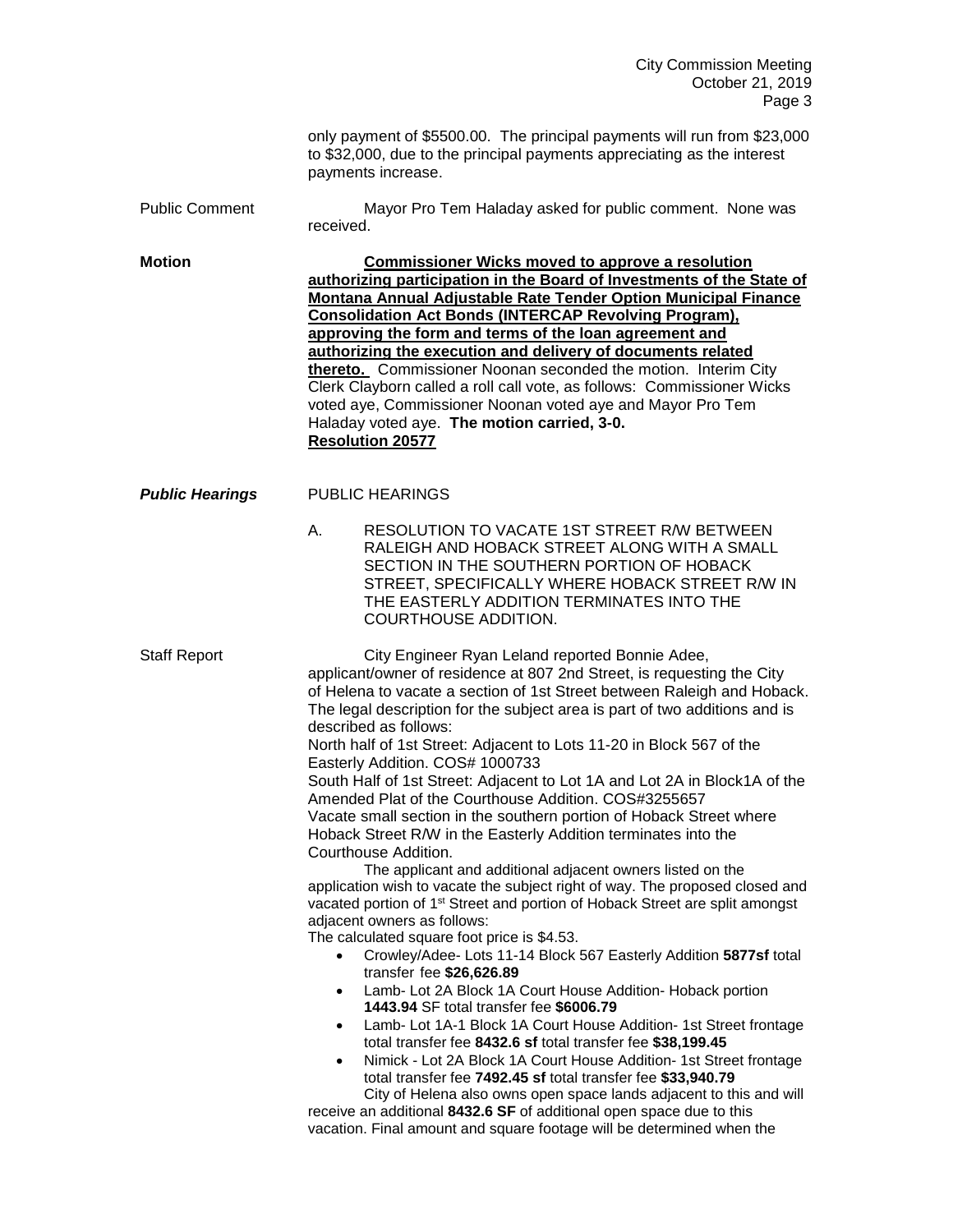|                         | amended plat is to be filed and recorded. Cleanup of additional unused<br>R/W, additional open lands for public use.<br>City Engineer Leland recommended approval of a Resolution to<br>vacate 1st Street R/W between Raleigh and Hoback Street along with a<br>small section in the southern portion of Hoback Street, specifically where<br>Hoback Street R/W in the Easterly Addition terminates into the Courthouse<br>Addition.                                                                                                                                              |
|-------------------------|-----------------------------------------------------------------------------------------------------------------------------------------------------------------------------------------------------------------------------------------------------------------------------------------------------------------------------------------------------------------------------------------------------------------------------------------------------------------------------------------------------------------------------------------------------------------------------------|
| <b>Public Testimony</b> | Mayor Pro Tem Haladay declared the public portion of the<br>hearing opened and called for anyone wanting to address the<br>commission.<br>Frank Crowley, 807 2 <sup>nd</sup> Street, spoke in favor of the vacation of<br>the platted space.<br>Mike Menahan, 810 Rhode Island Street, spoke in favor of the<br>vacation of the platted space.<br>There being no other persons wishing to offer public testimony.<br>Mayor Pro Tem Haladay closed the public portion of the hearing.                                                                                              |
| <b>Discussion</b>       | Commissioner Noonan stated this was a testament to the<br>uniqueness of each Helena neighborhood.                                                                                                                                                                                                                                                                                                                                                                                                                                                                                 |
| Motion                  | <b>Commissioner Noonan moved to a Resolution to vacate 1st</b><br>Street R/W between Raleigh and Hoback Street along with a small<br>section in the southern portion of Hoback Street, specifically where<br><b>Hoback Street R/W in the Easterly Addition terminates into the</b><br>Courthouse Addition. Commissioner Wicks seconded the motion.<br>Interim City Clerk Clayborn called a roll call vote, as follows:<br>Commissioner Wicks voted aye, Commissioner Noonan voted aye and<br>Mayor Pro Tem Haladay voted aye. The motion carried, 3-0.<br><b>Resolution 20578</b> |
|                         | PUBLIC HEARING - CONSIDER A RESOLUTION OF<br>В.<br>INTENTION TO AUTHORIZE THE CITY MANAGER TO LEASE<br>PROPERTY OWNED BY THE CITY OF HELENA TO CP<br>INVESTMENTS, LLC, OR THEIR SUCCESSOR IN INTEREST,<br>FOR NINETY-NINE YEARS.                                                                                                                                                                                                                                                                                                                                                  |

Parking Manager Dave Hewitt reported the City owns Lot 4A of the Chessman and Davis Central Addition as shown on Certificate of Survey No. 3155028. The City property is developed with the 15<sup>th</sup> Street parking structure and is subject to conditions of the bond that provided revenue that constructed the structure. The lease-purchase agreement for the property does not permit transfer of fee title to any portion of the property while the indebtedness is outstanding.

CP Investments, LLC owns the property adjacent to the City's property at the southwestern corner of Last Chance Gulch and 15th Street. They are developing their property with office space and/or residential condominiums. Their property is approximately 10,402 square feet.

CP Investments, LLC desires a long-term lease to use a 3,381 square foot portion of the northeastern corner of the City's property. This portion of the City's property is grass/dirt east of the parking structure. CP Investments, LLC would like to use the property for parking and/or open space attendant to their development of their property. City would retain access to any utilities and retain the use for snow storage from the parking structure. The City will save some funds by not maintaining or irrigating the property. Granting the lease would enhance the aesthetics